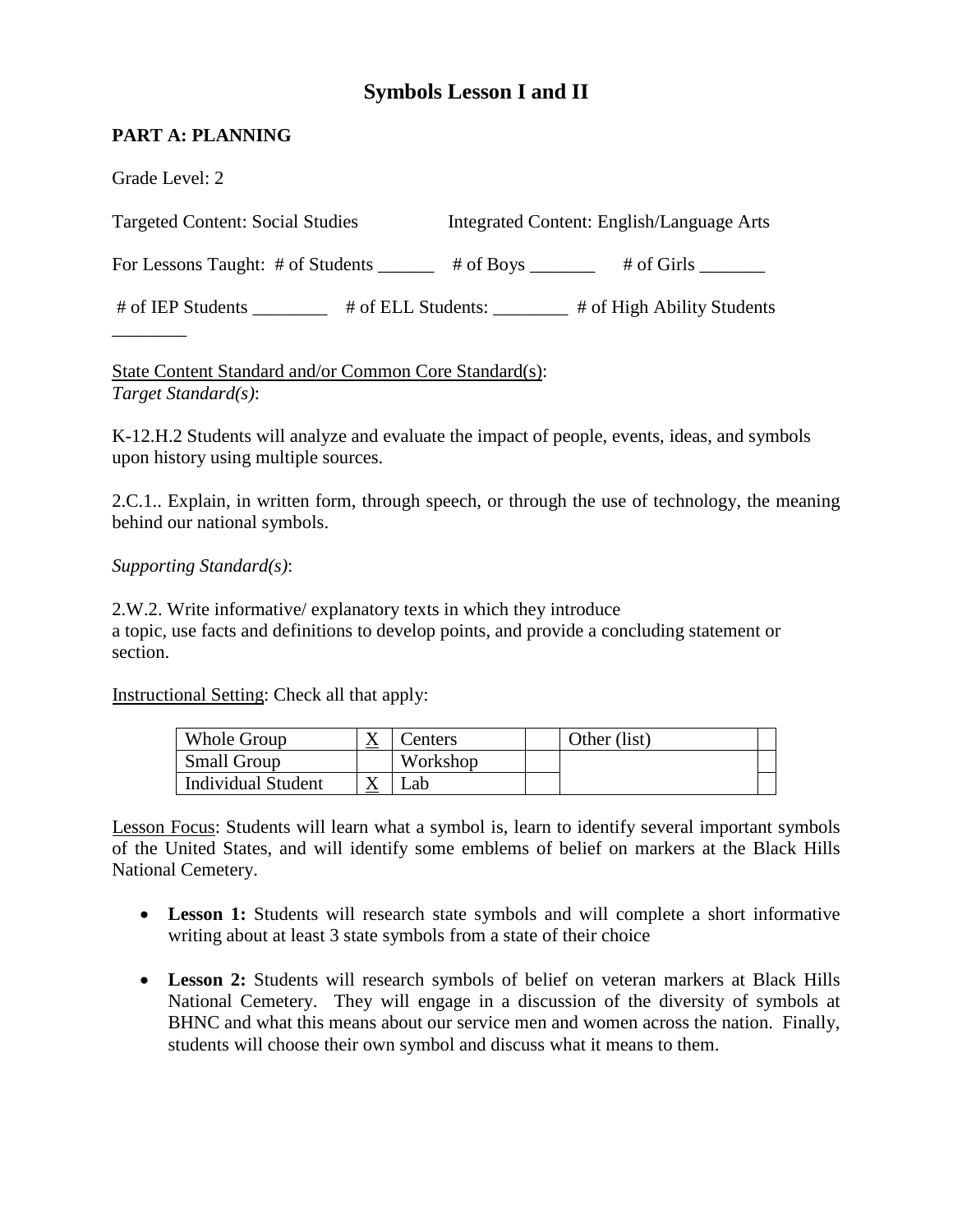Learning Outcome(s):

- symbol facts from a state of their choice. • As a result of this lesson, students will know that symbols are something that stand for something else and will complete one short informative writing piece with at least 3 state
- • Additionally, they will define symbols of belief found at the Black Hills National Cemetery,
- and explaining their choice to their classmates.<br>Assessment Measures: • Finally, they will apply their knowledge of symbols by creating one meaningful to them

*Formative Assessment(s)*: The assessment during this lesson will be mostly through observations in whole- and small-group discussions, the short writing piece that the student has completed, and the final product of the student-generated symbol.

## *Summative Assessment(s)*: None

Differentiation: A gifted student can research more than 3 facts about a state and write about assignments. them. An IEP student can write about less than 3 facts if it takes them longer to complete

When students are done with their writing piece, students can be given these to complete/color:

South Dakota symbol activity sheet: l, South Dakota symbol activity sheet:<br> http://www.gallopade.com/South-Dakota-Symbols-Facts-FunSheet-Pack-of-30-P5264.aspx<br> Link to other states symbol activity sheets:

http://www.gallopade.com/cw\_Search.aspx?k=State+symbols+and+facts<br>Materials:

"What are symbols?" Prezi Direction handout for writing assignment Lined paper Pencils Extra: crayons, colored pencils, markers for coloring page

# **PART B: DELIVERY OF INSTRUCTION**

# **LESSON 1:**

Introduction:

- 1. Begin by discussing the recognizable symbols in the Power Point "**Symbols PPT Lesson I:"**
- 2. McDonalds: How many of you have ever seen this symbol before? What do you think of when you see the symbol? These golden arches are all over the world and they represent the fast food restaurant McDonald's.
- online and in text speak, and they all represent some type of feeling or emotion. (Have 3. Emojis: How about these images? These are symbols that have become wildly popular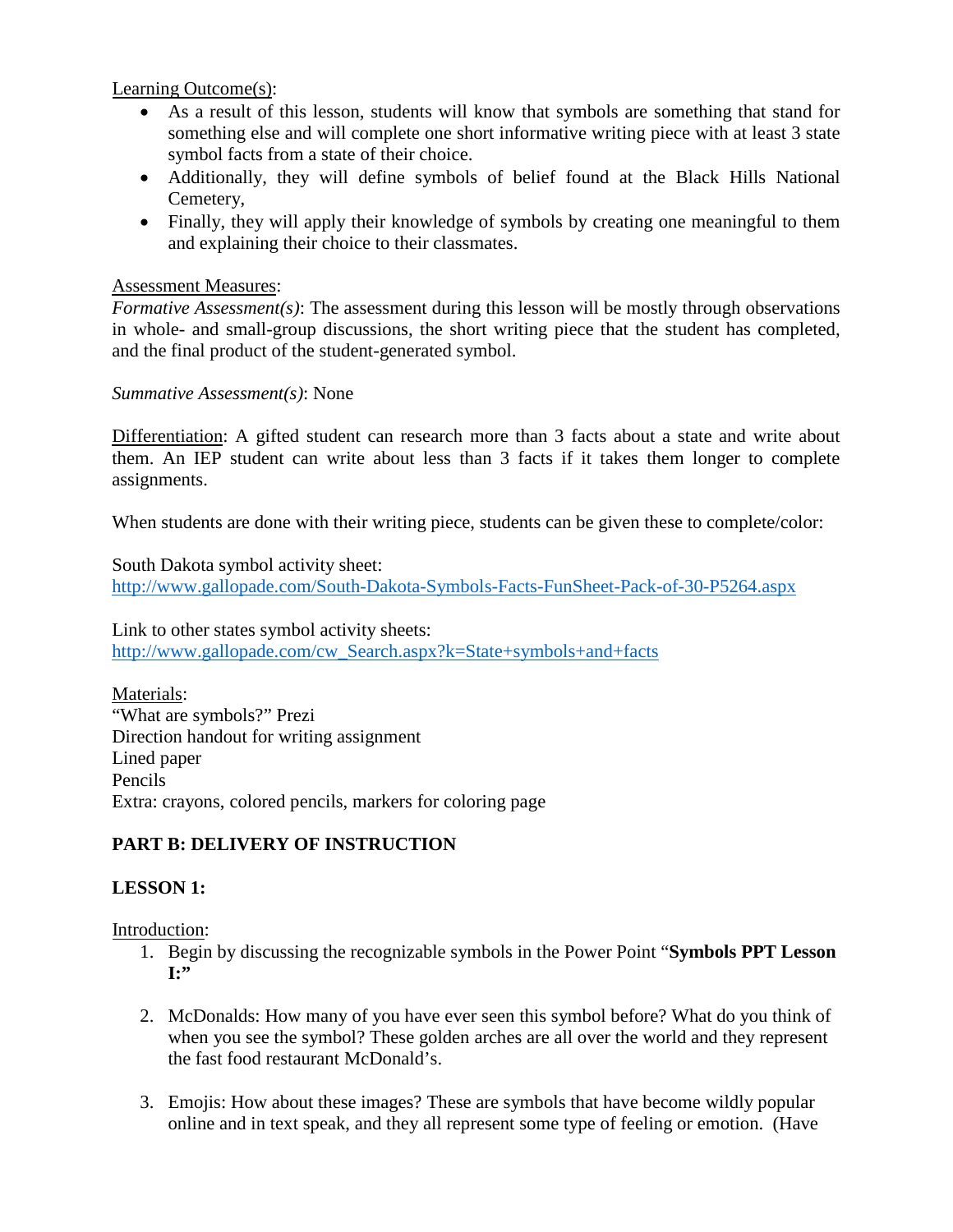students identify the corresponding emotions.)

- ideas have many or multiple symbols attached to them, like the peace sign and the dove: both represent the idea of peace. 4. Peace Sign: What about this one? What does it mean—and can you think of any other symbols or ways we demonstrate this idea? (Click to peace dove in next slide.) Some
	- a. Let's think about symbols we use to communicate feelings of love. Which ones can you think of? (Show slide once discussion commences.)
- symbols you probably see and use in your everyday life. Today, we are going to learn 5. These are all images that represent something else (specifically, an idea), and they are about the popular symbols of the United States and also our own state of South Dakota.
- 6. Click on the YouTube video by Brain Pop Jr. and watch with students: https://www.youtube.com/watch?v=A4h\_uxDVtiA&t=17s
- and the bald eagle (both have PPT slides), and then preview the upcoming discussion by mentioning that South Dakota has specific symbols as well. 7. After the video, review its content. Reiterate the symbolism behind the American flag
- mentioning that South Dakota has specific symbols as well.<br>8. Flag slide: The American Flag has 50 stars for each states and 13 stripes because when the flag represents each American and his/her home. Discuss what it means to respect the the Europeans first settled in America, there were only 13 different colonies. Discuss how flag.
- 9. Eagle slide: The bald eagle is a symbol for the United States. What do you think this particular bird represents? Explain your answer. (FYI: The bald eagle is protected in the USA and it's illegal to capture or hurt these birds.)
- 10. South Dakota flag slide: Explain to students why South Dakota is called the Mount Rushmore State (because Mount Rushmore is its most famous national monument) and ask students if they have ever been to or seen Mount Rushmore (this will instigate classroom discussion). Ask: who is on Mount Rushmore? (The four presidents on the monument are George Washington, Thomas Jefferson, Theodore Roosevelt, and Abraham Lincoln) Ask: what is Mount Rushmore supposed to represent for the people of America?
- 11. On the next slide, click on the link provided, and this will take you to [https://statesymbolsusa.org/states/united-states/south-dakota.](https://statesymbolsusa.org/states/united-states/south-dakota) Here is a list of state symbols specific to South Dakota.
	- one as a class. For each symbol, ask students: Why do you think this was chosen a. This portion of the lesson will be to go through the symbols and talk about each to represent our state?
		- visit this site, but will also be able to click on any of the state links on the sidebar of the lesson to learn about other states' symbols. i. Extension: each student will be provided an iPad and are only allowed to
- 12. Next slide: Reiterate to students the definition of symbols. Have students talk in their small groups about the different symbols they have looked at today. Walk around classroom observing, providing feedback, and answering any questions.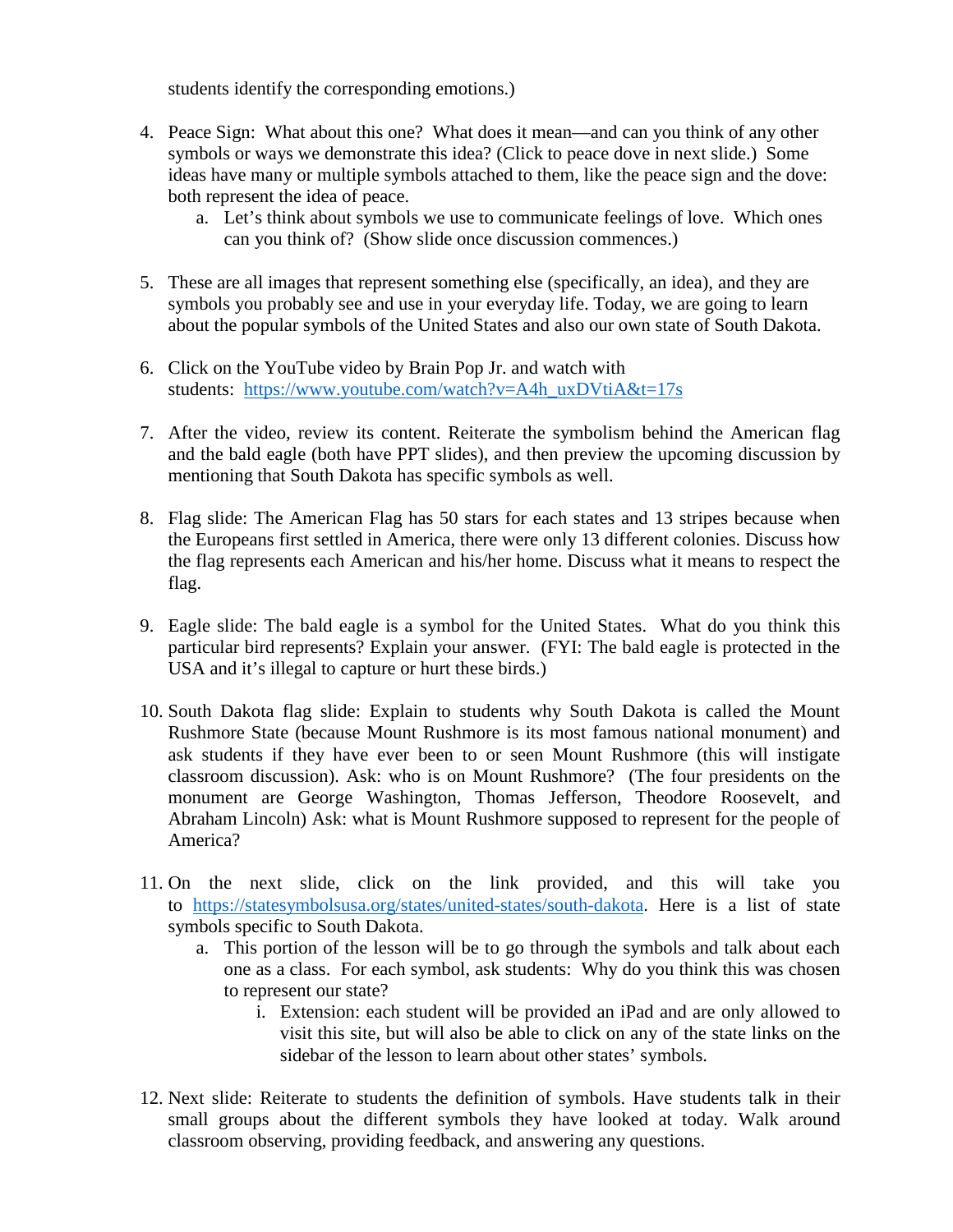- 13. After class discussion, hand out "State Symbols Writing Assignment" directions and go over directions as a class.
- 14. Hand out lined paper for students (see attached) and give students necessary time for their writing.

#### Closure:

 Today we learned about symbols and how they are images that come to represent something other than themselves. They are a kind of "short-hand" communication between people. We freedom and strength as a country. also learned how each state has their very own symbols and we practiced our informative writing by picking a state and writing about at least 3 interesting symbols. We also learned about the important symbols for America, like our flag and national bird, and how they represent our

 In our next lesson, we'll learn about some very specific symbols that are found at the Black Hills National Cemetery, where many of our veterans are buried.

## **LESSON 2:**

- 1. Use **Symbols PPT Lesson 2** as an illustrative guide for this discussion. Ask students to define "symbol," recalling information from the previous lesson.
- how when a veteran passes away, they can choose to be buried in a national cemetery. headstone, and often, families will elect to mark the stone with a symbol. 2. Pull up the slide of "Black Hills National Cemetery Symbols" and begin to talk about The veteran and their family members are able to decide what they get to put on their
- do you notice about each of these images? Do you recognize any of the symbols? 3. As a class, look at photos of different headstones from the BH National Cemetery. What
	- a. Discuss that many of the symbols put on headstones represent a veteran's religion or beliefs.
- 4. Hand out the 2-page symbol reference guide to students and have them study the various options for belief symbols.
- and an eraser. Each student will be able to draw a symbol of choice from the handout and hold it up for their classmates to see. Have the students explain either whole group or in 5. After discussion, provide each student with an individual white board, a dry erase marker, their small groups why they chose to draw that symbol.
	- a. Take the top three reoccurring symbols from the students' selections.
		- i. Ask students if they know anything about the symbols.
		- sources. In other words, explain how and why you select the sources you ii. Conduct whole-class research online to learn more about the chosen symbols. (This is a good opportunity to informally and briefly walk students through responsible research online: how to look for good do.)
- 6. Engage students in the following discussion: